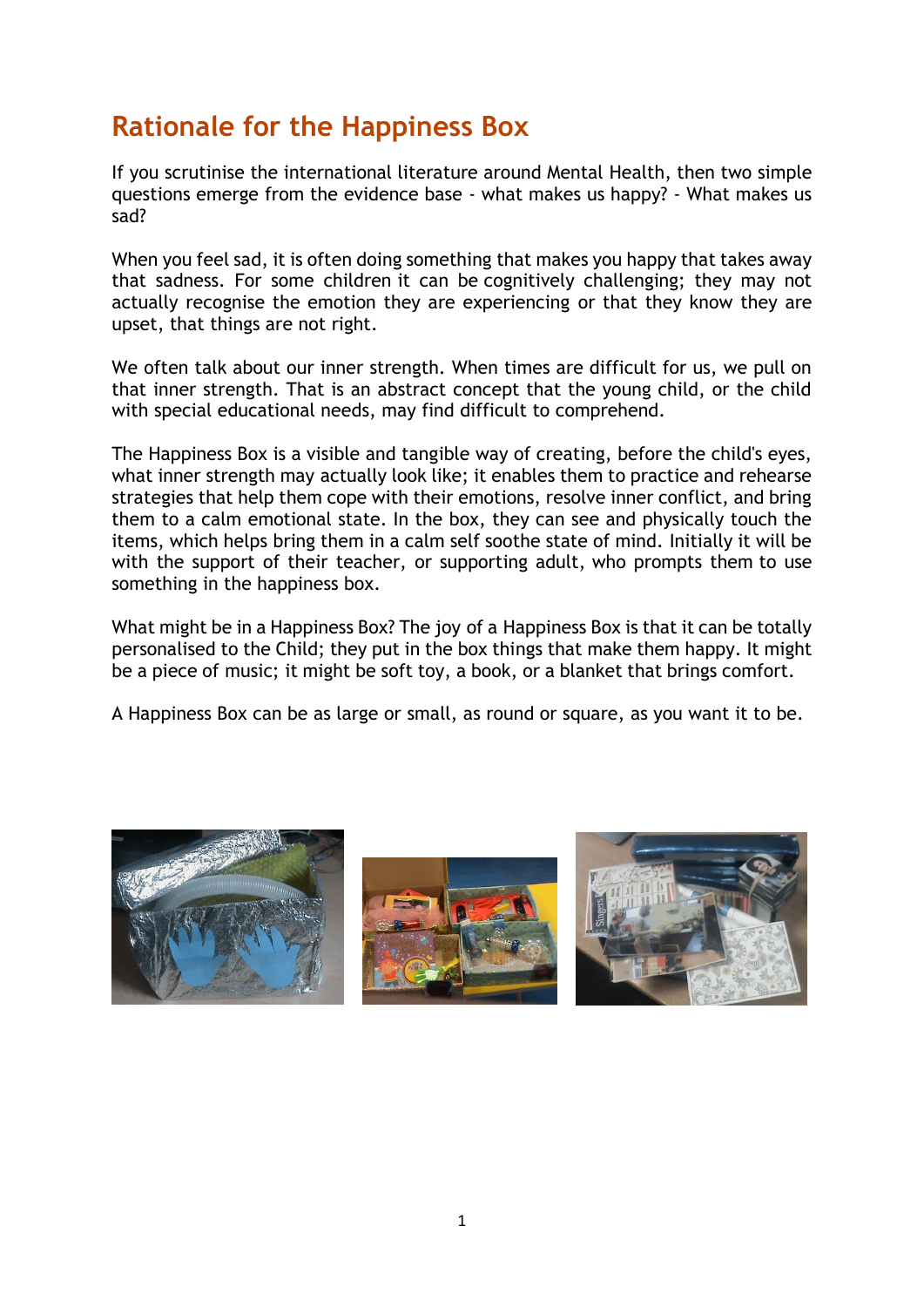# **Happiness Box**

**Step** Shoeboxes are good because they have a lid. The lid makes it special because you cannot see what is inside, until the need to open it. It is also private, unless you want to share. The objects inside instantly remind you of 'happy' times, which help calm



#### **Step 2**

**Step**

**3**

**1**

Ownership of the box is pivotal. The undecorated box is fine, but decorating it is a positive start of the relationship with the box. Decoration: painted/covered with paper/drawings/stickers

Let the choice of objects be theirs. What makes you happy does not mean it will make them happy. Objects can range from: toy/material/family scarf/putty/photos - *pet/favourite person/home /themselves/holiday*/mirror/Hairbrush/sensory object/mindfulness activities - *colouring/postcards to colour & send/bubbles/card game*/reminder notes - *who or where to go to when feeling wobbly* /book/ notes on how well they are doing



#### **Step 4**

The box is ready to use. Introduce the box when you think it is a positive time to be received. Teach when to use the box, talk about times when feeling wobbly or wanting to screech/scream/run! Ensure the box is always accessible



### **Step 5**

'Happiness' is a lovely term for a child/young person or student to understand, however, there is a deeper message you want them to learn. It is a box, which helps calm, helps to self-regulate and build their emotional resilience.